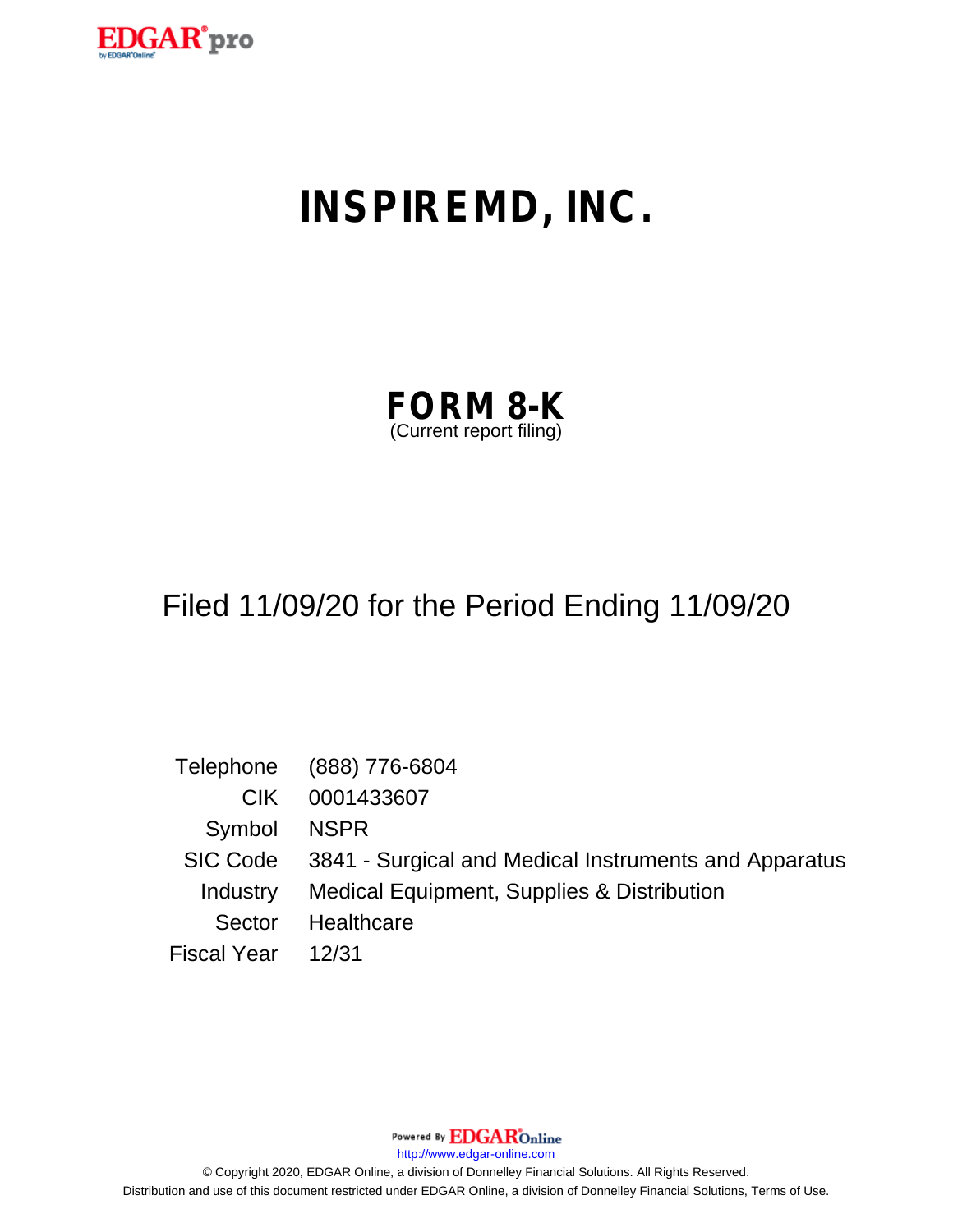## **UNITED STATES SECURITIES AND EXCHANGE COMMISSION**

**Washington, D.C. 20549**

## **FORM 8-K**

#### **CURRENT REPORT**

**Pursuant to Section 13 or 15(d) of the Securities Exchange Act of 1934**

**Date of Report (Date of earliest event reported):** November 9, 2020

## **InspireMD, Inc.**

(Exact name of registrant as specified in its charter)

(State or other jurisdiction of incorporation)

File Number)

**Delaware 001-35731 26-2123838** (Commission (IRS Employer Identification No.)

**4 Menorat Hamaor St. Tel Aviv, Israel 6744832**

(Address of principal executive offices) (Zip Code)

**(888) 776-6804**

(Registrant's telephone number, including area code)

**N/A**

(Former Name or former address, if changed since last report)

Check the appropriate box below if the Form 8-K filing is intended to simultaneously satisfy the filing obligation of the registrant under any of the following provisions:

[ ] Written communications pursuant to Rule 425 under the Securities Act (17 CFR 230.425)

[ ] Soliciting material pursuant to Rule 14a-12 under the Exchange Act (17 CFR 240.14a-12)

[ ] Pre-commencement communications pursuant to Rule 14d-2(b) under the Exchange Act (17 CFR 240.14d-2(b))

[ ] Pre-commencement communications pursuant to Rule 13e-4(c) under the Exchange Act (17 CFR 240.13e-4(c))

Securities registered pursuant to Section 12(b) of the Act:

|                                                              | Name of exchange on which |               |
|--------------------------------------------------------------|---------------------------|---------------|
| Title of each class                                          | <b>Frading Symbol(s)</b>  | registered    |
| Common Stock, par value \$0.0001 per share                   | NSPR                      | NYSE American |
| Warrants, exercisable for one share of Common Stock          | NSPR.WS                   | NYSE American |
| Series B Warrants, exercisable for one share of Common Stock | NSPR WSB                  | NYSE American |

Indicate by check mark whether the registrant is an emerging growth company as defined in Rule 405 of the Securities Act of 1933 (§230.405 of this chapter) or Rule 12b-2 of the Securities Exchange Act of 1934 (§240.12b-2 of this chapter).

Emerging growth company [ ]

If an emerging growth company, indicate by check mark if the registrant has elected not to use the extended transition period for complying with any new or revised financial accounting standards provided pursuant to Section 13(a) of the Exchange Act. [ ]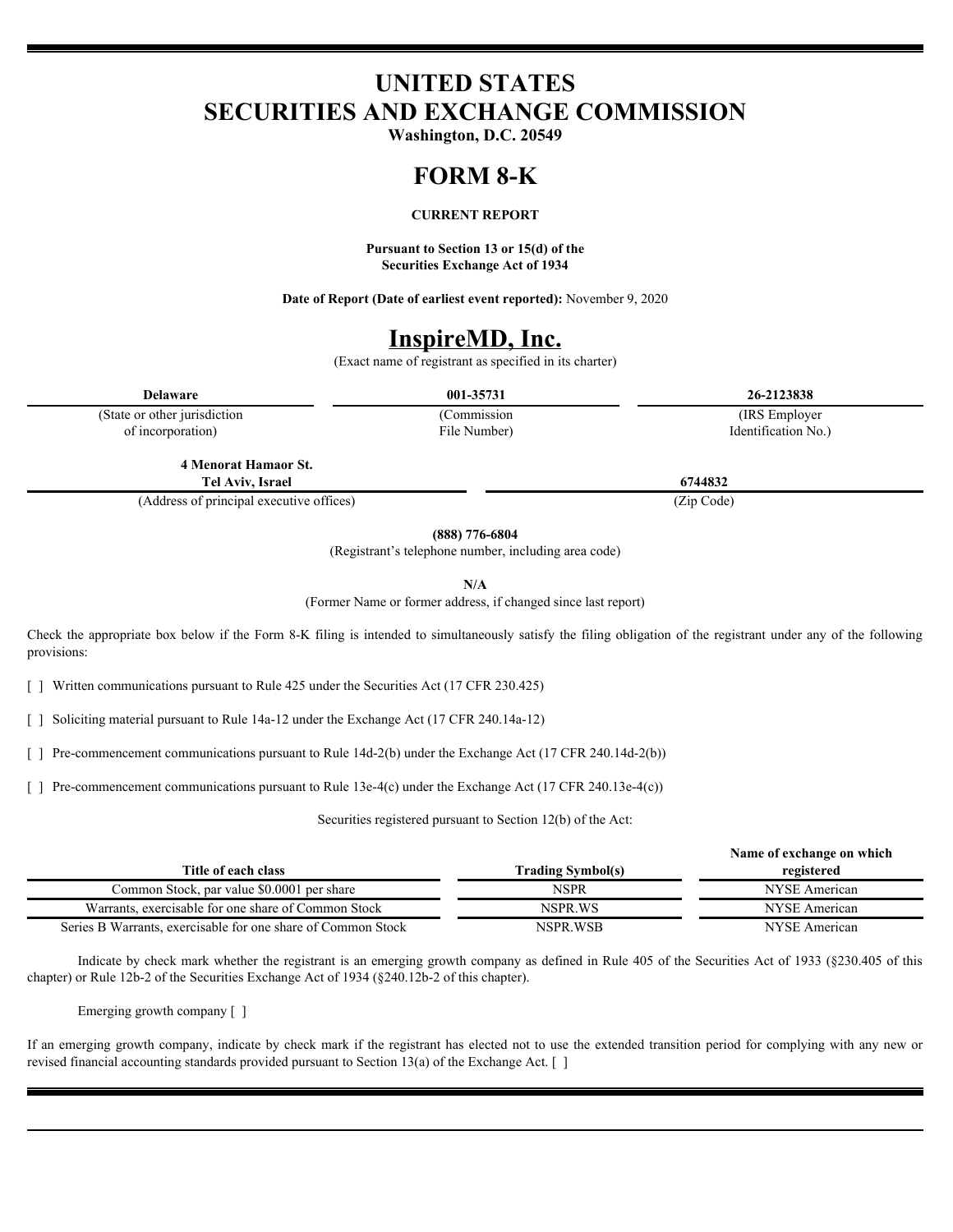#### **Item 2.02 Results of Operations and Financial Condition.**

On November 9, 2020, InspireMD, Inc. issued a press release announcing its financial and operating results and recent highlights for the third quarter and nine months ended September 30, 2020. A copy of that press release is attached hereto as Exhibit 99.1 and is incorporated herein by reference.

In accordance with General Instruction B.2 of Form 8-K, the information in this Current Report on Form 8-K that is furnished pursuant to this Item 2.02 shall not be deemed to be "filed" for the purposes of Section 18 of the Securities Exchange Act of 1934, as amended (the "Exchange Act"), or otherwise subject to the liabilities of that section, and shall not be incorporated by reference into any registration statement or other document filed under the Securities Act of 1933, as amended, or the Exchange Act, except as shall be expressly set forth by specific reference in such filing.

#### **Item 9.01 Financial Statements and Exhibits.**

(d) Exhibits

| Exhibit       |                                                                                  |  |
|---------------|----------------------------------------------------------------------------------|--|
| <b>Number</b> | Description                                                                      |  |
| 99.1          | Press release, dated November 9, 2020 (furnished herewith pursuant to Item 2.02) |  |

-2-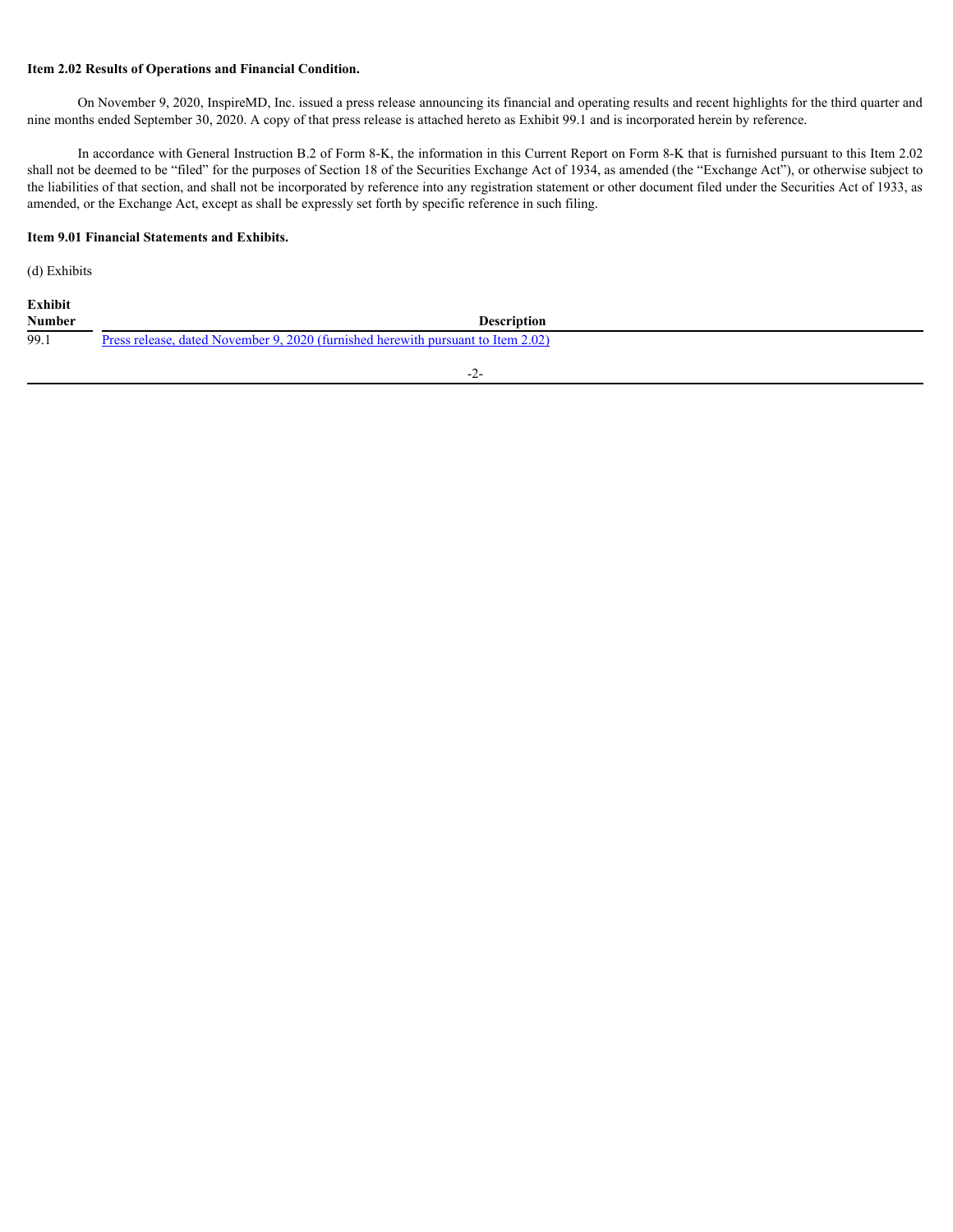#### **SIGNATURES**

Pursuant to the requirements of the Securities Exchange Act of 1934, as amended, the registrant has duly caused this report to be signed on its behalf by the undersigned hereunto duly authorized.

Date: November 9, 2020

#### **InspireMD, Inc.**

By: /s/ Craig Shore<br>Name: Craig Shore Title: Chief Financial Officer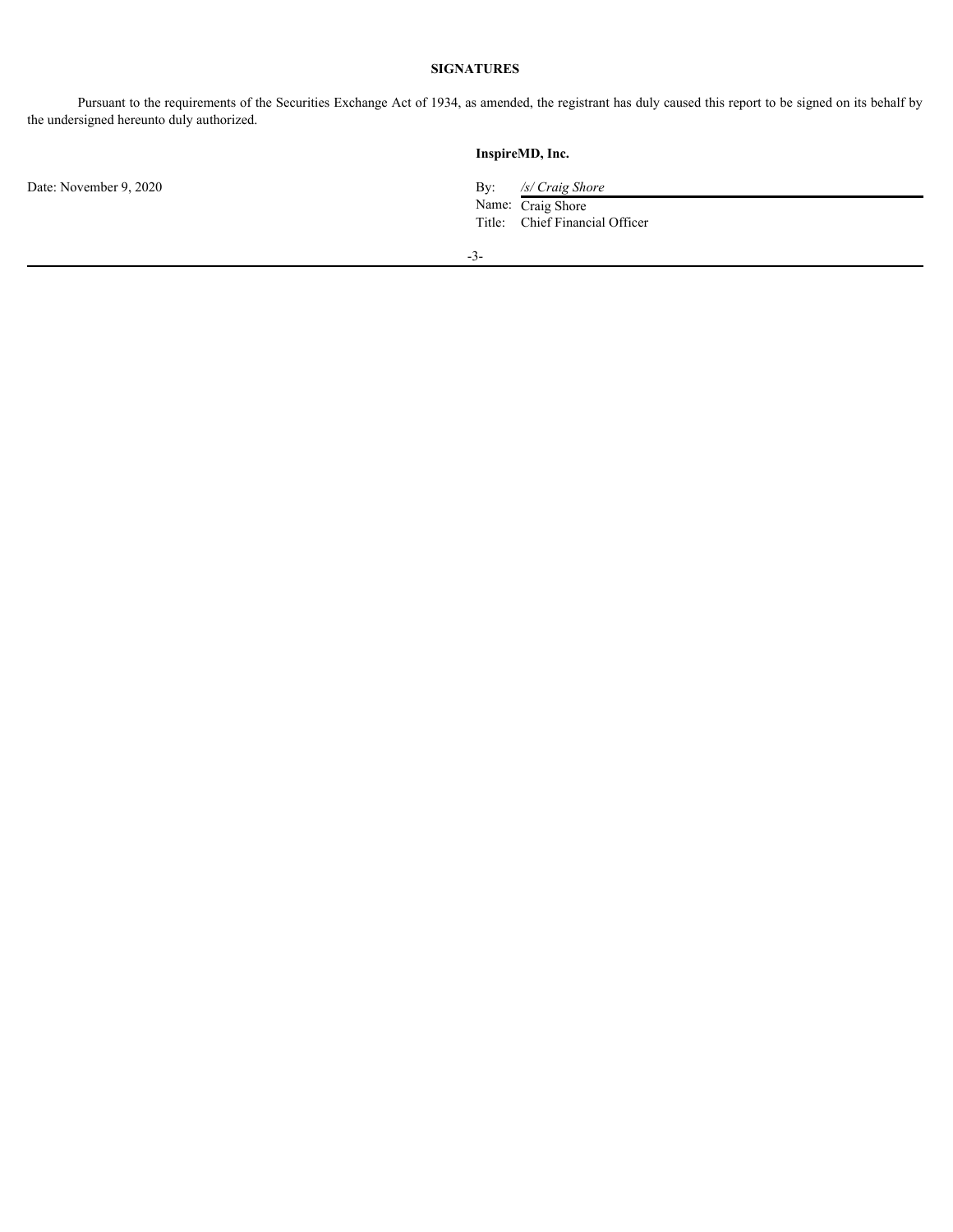

#### **InspireMD Announces Third Quarter 2020 Financial Results**

#### *Third quarter 2020 revenue returns to pre-COVID-19 levels*

*Management to host investor conference call today, November 9, 2020 at 8:30 a.m. ET*

<span id="page-4-0"></span>**Tel Aviv, Israel— November 9, 2020** – InspireMD, Inc. (NYSE American: NSPR)("Inspire" or the "Company"), developer of the CGuard™ Embolic Prevention System (EPS) for the prevention of stroke caused by the treatment of Carotid Artery Disease (CAD), today announced financial and operating results for the third quarter ended September 30, 2020.

Third Quarter 2020 and recent highlights:

- The U.S. Food and Drug Administration (FDA) granted InspireMD approval of its Investigational Device Exemption (IDE) application to initiate a pivotal study of CGuard™ EPS. The company has begun to plan its pivotal study and has retained Dr. Christine Brennan, recognized expert in carotid artery disease, as a consultant during the planning process.
- InspireMD added Dr. Gary Roubin to its Board of Directors. One of the most recognized interventional cardiologists in the world, Dr. Roubin's pioneering work in carotid stenting and embolic protection devices brings knowledge and experience that will be invaluable. During his tenure as Chief of Interventional Cardiology at The University of Alabama at Birmingham and later as Department Chairman and Chief of Service of the Lenox Hill Hospital Cardiac and Vascular program in New York, he helped bring both programs to international standing in peripheral, neurovascular, and cardiac interventions. Dr. Roubin's vast clinical experience has enabled him to recognize and advance technical innovations that improve patient outcomes. He played a pivotal role in the success of Mednova Inc., which was acquired by Abbott Vascular, resulting in the introduction and marketing in the U.S. of the top selling carotid embolic protection system (NAV6) and stent system (XACT).
- The Company appointed Andrea Tommasoli as senior vice president of global sales and marketing. Andrea's leadership of our global sales and marketing effort is an investment in our customer and commercial focus and provides the essential leadership needed to elevate our growth and acceleration to standard of care with CGuard EPS. Andrea's experience in leading commercial teams, in particular, indirect channel partners, globally adds immediate value to our geographic expansion and higher performance in served markets.
- InspireMD appointed Patrick Jamnik as vice president of business development and strategic initiatives. Patrick will oversee the Company's business development activities and play a key role in advancing our short and long-term strategic goals.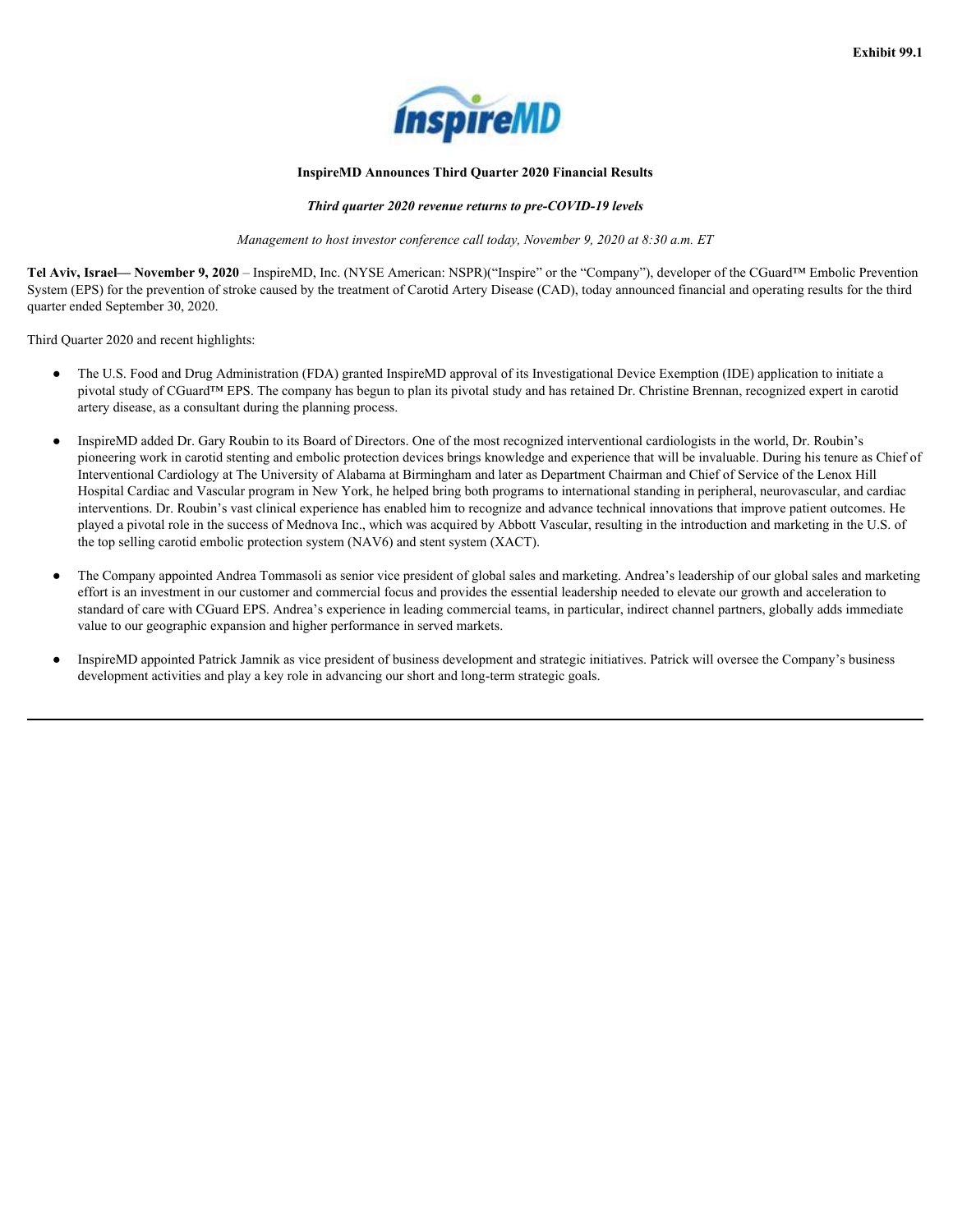Marvin Slosman, InspireMD's Chief Executive Officer commented, "Our third quarter financial results return us to our pre-COVID revenue levels, and while we remain cautiously optimistic about the fourth quarter, new restrictions instituted to combat the spread of COVID-19 may provide additional uncertainly in our markets. Nevertheless, our strategic pathway to growth for CGuard EPS is robust, rooted in broadening market share in endovascular carotid artery stent procedures in our served markets, while encouraging practitioners to make the shift from carotid endarterectomy to carotid stenting and launching our products in new countries. We view carotid artery disease as the next significant vascular condition to shift toward an endovascular standard of care, much the same way cerebral aneurysms, coronary artery disease, thoracic/abdominal aortic aneurysms, and peripheral artery disease already have. Therefore, making the case for the value of expanded application of carotid stenting to the vascular surgeon and INR (interventional neuroradiology) communities remains a top priority.

"Another of our key goals is the initiation of our pivotal study in the United States, and we are buoyed by the addition of Dr. Gary Roubin to our Board of Directors and Dr. Christine Brennan as a strategic advisor, both of whom will be instrumental in the development and implementation of the trial. While it is important to continue to grow revenues in the markets we currently serve, we believe our investments in the world's largest markets, including the United States, China and Japan, will pave a pathway to global adoption of CGuard EPS.

"Finally, to meet the needs of each physician specialty, our strategy includes developing a new advanced tool set of adjunctive delivery system options including periprocedural embolic protection, specifically targeted for the vascular surgical community, all intended to drive adoption of CGuard EPS. These advances represent additional significant revenue pathways for InspireMD, and we are excited to broaden our portfolio and build on our growth and market adoption," concluded Mr. Slosman.

#### **Financial Results for the Third Quarter and Nine Months ended September 30, 2020**

For the three months ended September 30, 2020, revenue increased by \$41,000, or 4.4%, to \$980,000, from \$939,000 during the three months ended September 30, 2019. This increase was predominantly driven by a 69.0% increase in sales volume of MGuard EPS from \$87,000 during the three months ended September 30, 2019, to \$147,000 during the three months ended September 30, 2020. This increase was mainly due to the timing of shipments to one of the distributors for a tender recently won. This increase was offset, in part, by a 2.2% decrease in sales volume of CGuard Prime EPS from \$852,000 during the three months ended September 30, 2019, to \$833,000 during the three months ended September 30, 2020, largely driven by procedures with CGuard EPS, which are generally scheduled or non-emergency procedures, only beginning to return to normal levels towards the end of the quarter as hospitals began to re-shift resources to non-COVID-19 patients. Marin Sotuna, hapiecMD s Calef Excentre Office comments! "Our fuird quarer famelihe sink rest of OVID-19 may provide addressed to the three months control to the system of the DVID-19 may provide addressed to the months c

September 30, 2019. This increase in gross profit resulted from a \$94,000 increase in revenues (as described above), less the related material and labor costs, a \$56,000 decrease in write-offs, which were driven by a component supply issue during the three months ended September 30, 2019 and which did not reoccur during the three months ended September 30, 2020, and a decrease of \$20,000 in miscellaneous expenses during the three months ended September 30, 2020. Gross margin increased to 30.4% during the three months ended September 30, 2020 from 13.6% during the three months ended September 30, 2019, driven by the factors mentioned above.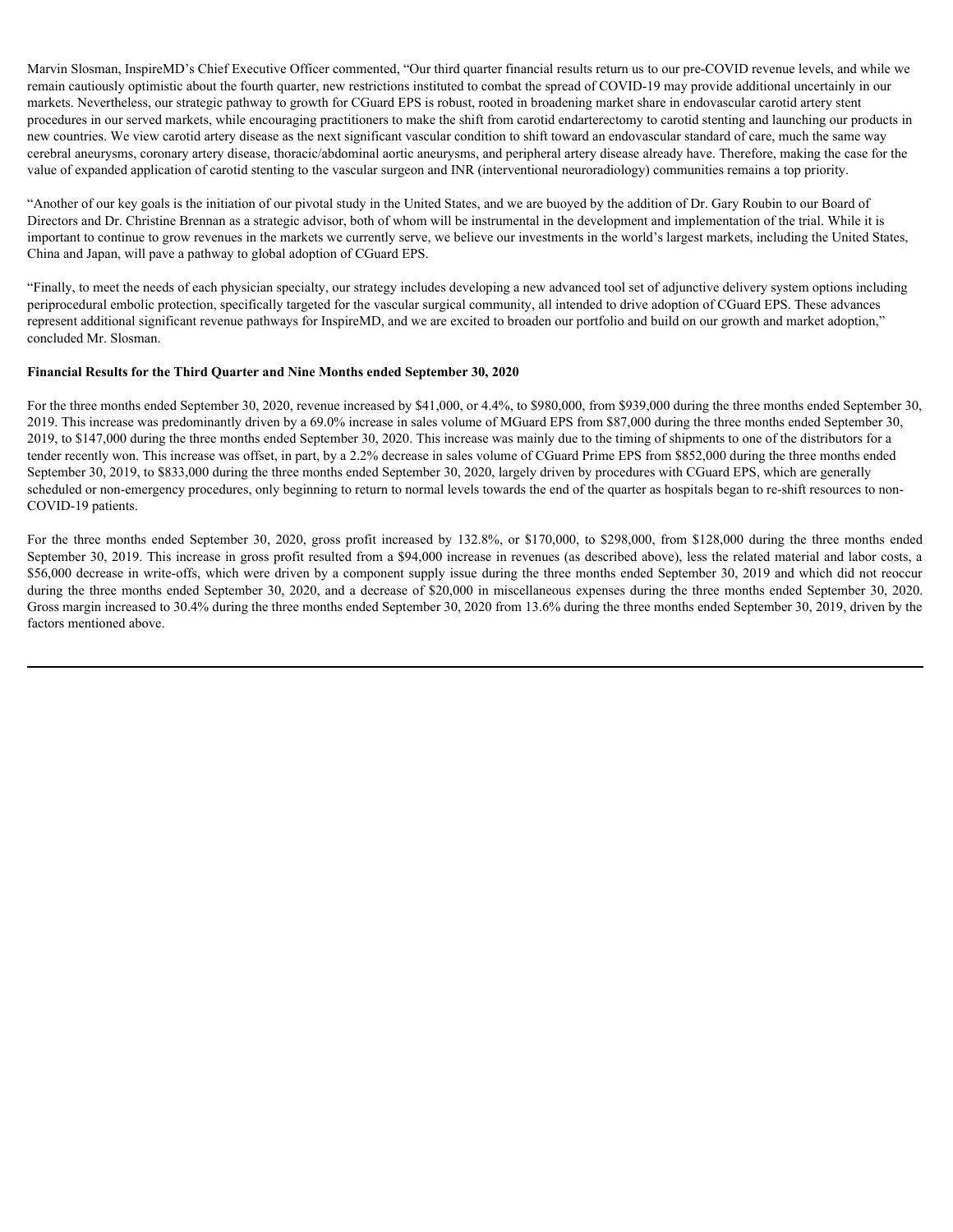Total operating expenses for the quarter ended September 30, 2020 were \$2,493,000, an increase of 17.3% compared to \$2,125,000 for the same period in 2019. Total operating expenses for the quarter ended September 30, 2020 were \$2,493,000, an increase of 17.3% compared to \$2,125,000 for the same period in 2019.<br>This increase was primarily due to increases of \$127,000 in compen related to the new advanced delivery system, \$92,000 of Directors' and Officers' Liability Insurance expense due to recent economic changes in the insurance Total operating expenses for the quarter ended September 30, 2020 were \$2,493,000, an increase of 17.3% compared to \$2,125,000 for the same period in 2019.<br>This increase was primarily due to increases of \$127,000 in compen Total operating expenses for the quarter ended September 30, 2020 were \$2,493,000, an increase of 17.3% compared to \$2,125,000 for the same period in 2019.<br>This increase was primarily due to increases of \$127,000 in compen restrictions imposed by governments worldwide in order to mitigate the spread of COVID-19. Total operating expenses for the quarter ended September 30, 2020 were \$2,493,000, an increase of 17.3% compared to \$2,125,000 for the same period in 2019.<br>This increase was primarily due to increases of \$127,000 of Direc

For the three months ended September 30, 2020, financial expenses decreased by 47.9%, or \$35,000, to \$38,000, from \$73,000 during the three months ended September 30, 2019. The decrease in financial expenses primarily resulted from changes in exchange rates.

Net loss for the third quarter of 2020 totaled \$2,233,000, or \$0.06 per basic and diluted share, compared to a net loss of \$2,070,000, or \$1.26 per basic and diluted share, for the same period in 2019.

September 30, 2019. This decrease was predominantly driven by a 11.5% decrease in sales volume of CGuard EPS from \$2,344,000 during the nine months ended September 30, 2019, to \$2,075,000 during the nine months ended September 30, 2020, mainly due to the postponement of procedures with CGuard EPS, which are generally scheduled or non-emergency procedures, as hospitals shifted resources to patients affected by COVID-19. In addition, there was a 30.8% decrease in sales volume of MGuard Prime EPS from \$364,000 during the nine months ended September 30, 2019, to \$252,000 during the nine months ended September 30, 2020, mainly due to the impact of COVID-19, as mentioned above.

For the nine months ended September 30, 2020, gross profit decreased by 4.8%, or \$24,000, to \$473,000, compared to a \$497,000 for the same period in 2019. This decrease in gross profit resulted from a \$119,000 decrease in revenues (as mentioned above), less the related material and labor costs. This decrease was partially offset by a decrease of \$69,000 in expenses related to upgrades made to our production facilities during the nine months ended September 30, 2019 that did not reoccur during the nine months ended September 30, 2020 and a decrease of \$26,000 in miscellaneous expenses during the nine months ended September 30, 2020. Gross margin increased to 20.3% during the nine months ended September 30, 2020 from 18.4% during the nine months ended September 30, 2019, driven by the factors mentioned above.

Total operating expenses for the nine months ended September 30, 2020 were \$7,135,000, a decrease of 8.6% compared to \$7,807,000 for the same period in 2019. This decrease was primarily due to a decrease of \$708,000 in clinical expenses associated with CGuard EPS, mainly related to the IDE approval process, for which an approval from the FDA was received on September 8, 2020, \$354,000 due to settlement expenses that were paid to a former service provider pursuant to a settlement agreement during the nine months ended September 30, 2019, \$316,000 in travel expenses in light of restrictions imposed by governments worldwide in order to mitigate the spread of COVID-19, \$150,000 in quality assurance and regulatory expenses related to the development of various projects and \$91,000 in promotional expenses, primarily related to having already built our social media infrastructure in 2019. These decreases were partially offset by an increase in expenses of \$400,000 due to the settlement agreement with the underwriter of our prior offerings paid during the nine months ended September 30, 2020, \$280,000 in development expenses related to CGuard EPS new advanced delivery system, \$130,000 in regulatory expenses required for new regulatory standards set by the European Union, and \$115,000 in our Directors' and Officers' Liability Insurance expenses, partially due to recent changes in the insurance industry, and \$22,000 of miscellaneous expenses.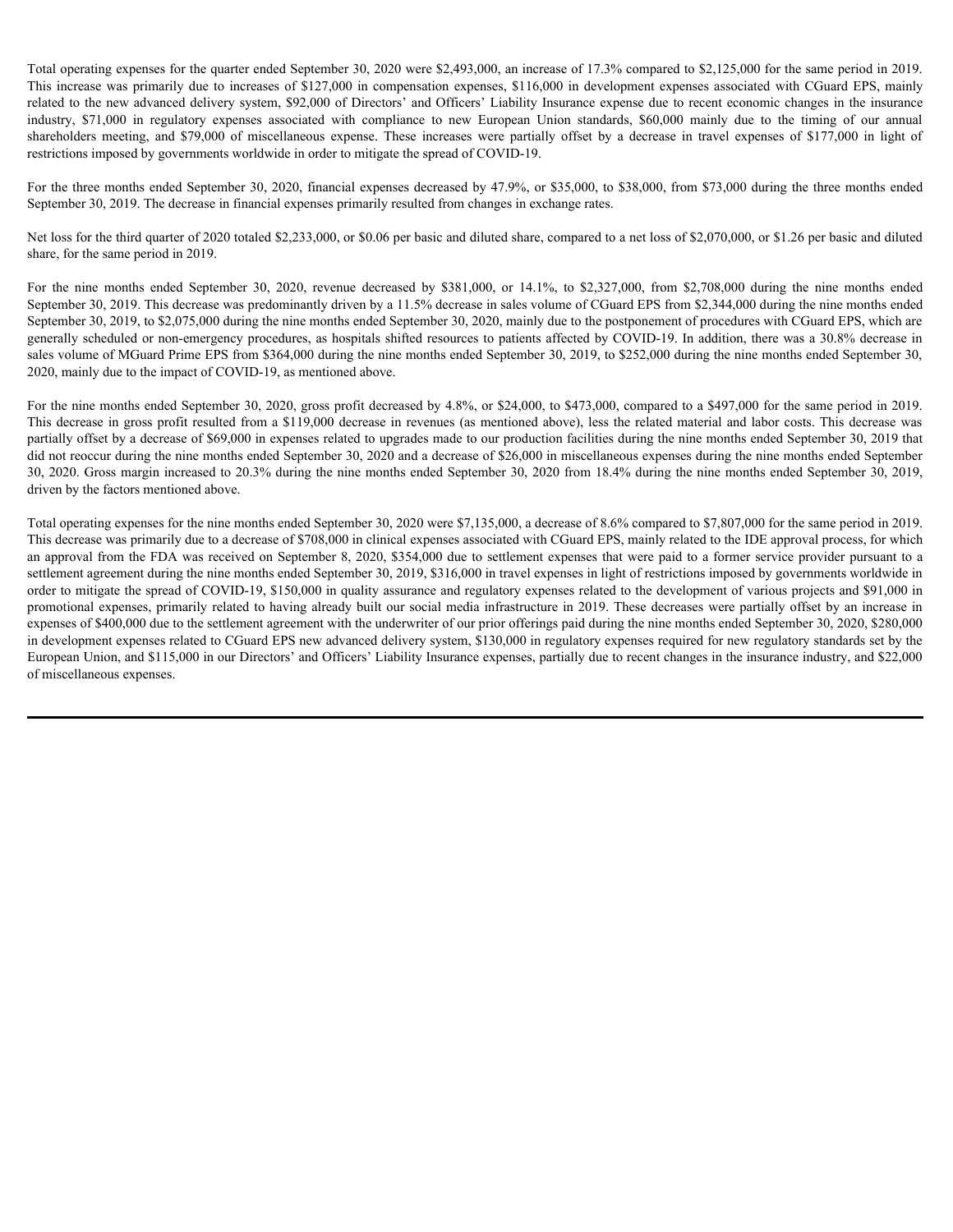Financial expenses for the nine months ended September 30, 2020 was \$29,000 compared to \$173,000 for the same period in 2019. The decrease in financial expenses primarily resulted from changes in exchange rates.

Net loss for the nine months ended September 30, 2020 totaled \$6,691,000, or \$0.38 per basic and diluted share, compared to a net loss of \$7,483,000, or \$5.79 per basic and diluted share, for the same period in 2019.

As of September 30, 2020, cash and cash equivalents were \$10,882,000 compared to \$5,514,000 as of December 31, 2019.

#### **Conference Call and Webcast Details**

Management will host a conference call at 8:30AM ET today, November 9, 2020, to review financial results and provide an update on corporate developments. Following management's formal remarks, there will be a question and answer session. Participants are asked to pre-register for the call through the following link: https://dpregister.com/sreg/10149730/dc9d128e76.

Please note that registered participants will receive their dial in number upon registration and will dial directly into the call without delay. Those without internet access or unable to pre-register may dial in by calling: 1-866-777-2509 (domestic) or 1-412-317-5413 (international). All callers should dial in approximately 10 minutes prior to the scheduled start time and ask to be joined into the InspireMD call.

The conference call will also be available through a live webcast found here: https://services.choruscall.com/links/nspr201109.html

Additionally, it will be broadcast live through the Company's website via the following link: https://www.inspiremd.com/en/investors/investor-relations/.

A webcast replay of the call will be available approximately one hour after the end of the call through February 9, 2021 at the above links. A telephonic replay of the call will be available through November 23, 2020 and may be accessed by calling 1-877-344-7529 (domestic) or 1-412-317-0088 (international) and using access code 10149730.

#### **About InspireMD, Inc.**

InspireMD seeks to utilize its proprietary MicroNet® technology to make its products the industry standard for carotid stenting by providing outstanding acute results and durable stroke free long-term outcomes.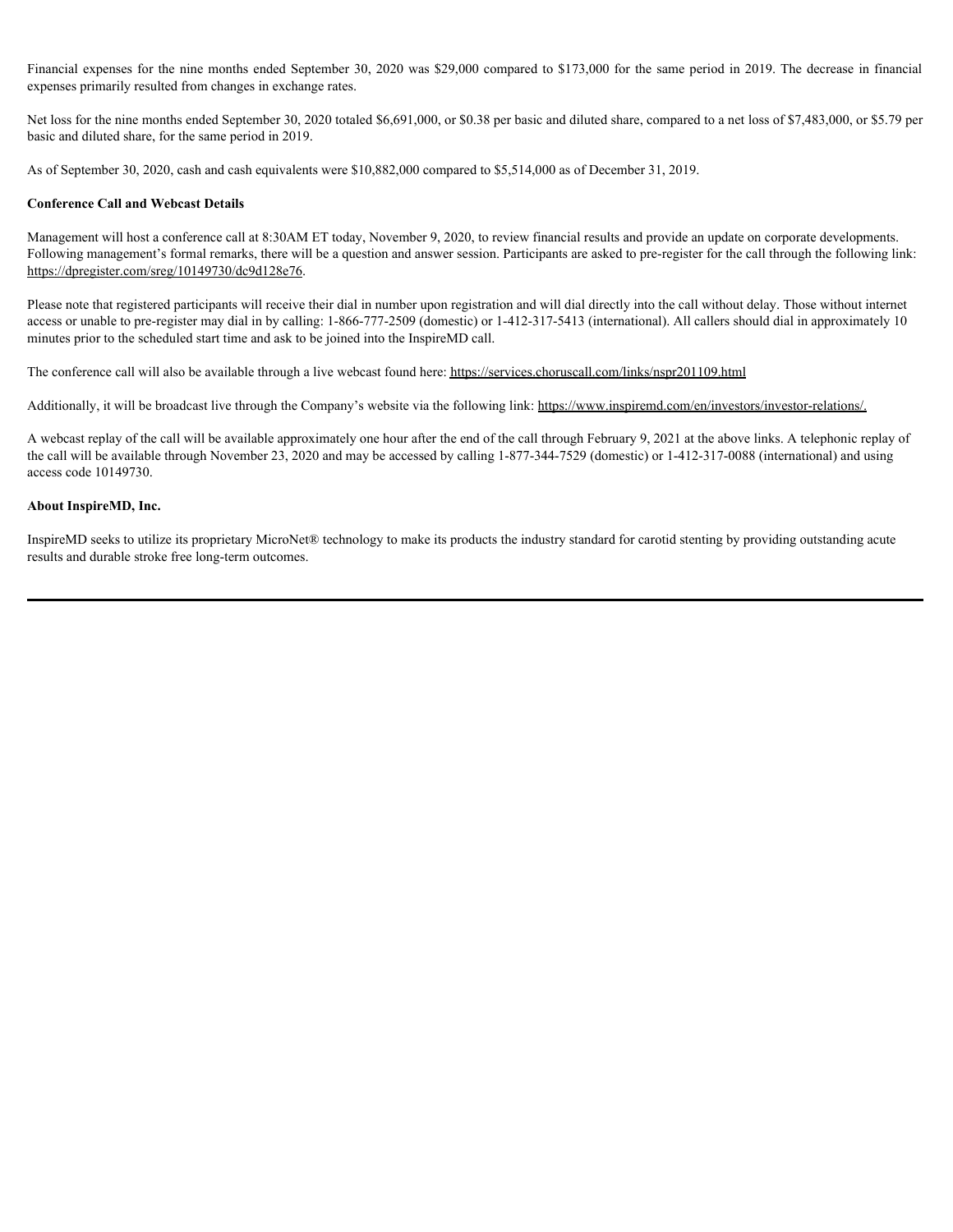InspireMD's common stock is quoted on the NYSE American under the ticker symbol NSPR and certain warrants are quoted on the NYSE American under the ticker symbol NSPR.WS and NSPR.WSB.

#### **Forward-looking Statements**

This press release contains "forward-looking statements." Such statements may be preceded by the words "intends," "may," "will," "plans," "expects," "anticipates," "projects," "predicts," "estimates," "aims," "believes," "hopes," "potential" or similar words. Forward-looking statements are not guarantees of future performance, are based on certain assumptions and are subject to various known and unknown risks and uncertainties, many of which are beyond the Company's control, and cannot be predicted or quantified and consequently, actual results may differ materially from those expressed or implied by such forwardlooking statements. Such risks and uncertainties include, without limitation, risks and uncertainties associated with (i) market acceptance of our existing and new products, (ii) negative clinical trial results or lengthy product delays in key markets, (iii) an inability to secure regulatory approvals for the sale of our products, (iv) the impact of the COVID-19 pandemic on our manufacturing, sales, business plan and the global economy; (v) intense competition in the medical device industry from much larger, multinational companies, (vi) product liability claims, (vii) product malfunctions, (viii) our limited manufacturing capabilities and reliance on subcontractors for assistance, (ix) insufficient or inadequate reimbursement by governmental and other third party payers for our products, (x) our efforts to successfully obtain and maintain intellectual property protection covering our products, which may not be successful, (xi) legislative or regulatory reform of the healthcare system in both the U.S. and foreign jurisdictions, (xii) our reliance on single suppliers for certain product components, (xiii) the fact that we will need to raise additional capital to meet our business requirements in the future and that such capital raising may be costly, dilutive or difficult to obtain and (xiv) the fact that we conduct business in multiple foreign jurisdictions, exposing us to foreign currency exchange rate fluctuations, logistical and communications challenges, burdens and costs of compliance with foreign laws and political and economic instability in each jurisdiction. More detailed information about the Company and the risk factors that may affect the realization of forward looking statements is set forth in the Company's filings with the Securities and Exchange Commission (SEC), including the Company's Annual Report on Form 10-K and its Quarterly Reports on Form 10-Q. Investors and security holders are urged to read these documents free of charge on the SEC's web site at http://www.sec.gov. The Company assumes no obligation to publicly update or revise its forward-looking statements as a result of new information, future events or otherwise.

#### **Investor Contacts:**

Craig Shore Chief Financial Officer InspireMD, Inc. 888-776-6804 craigs@inspiremd.com

CORE IR investor-relations@inspiremd.com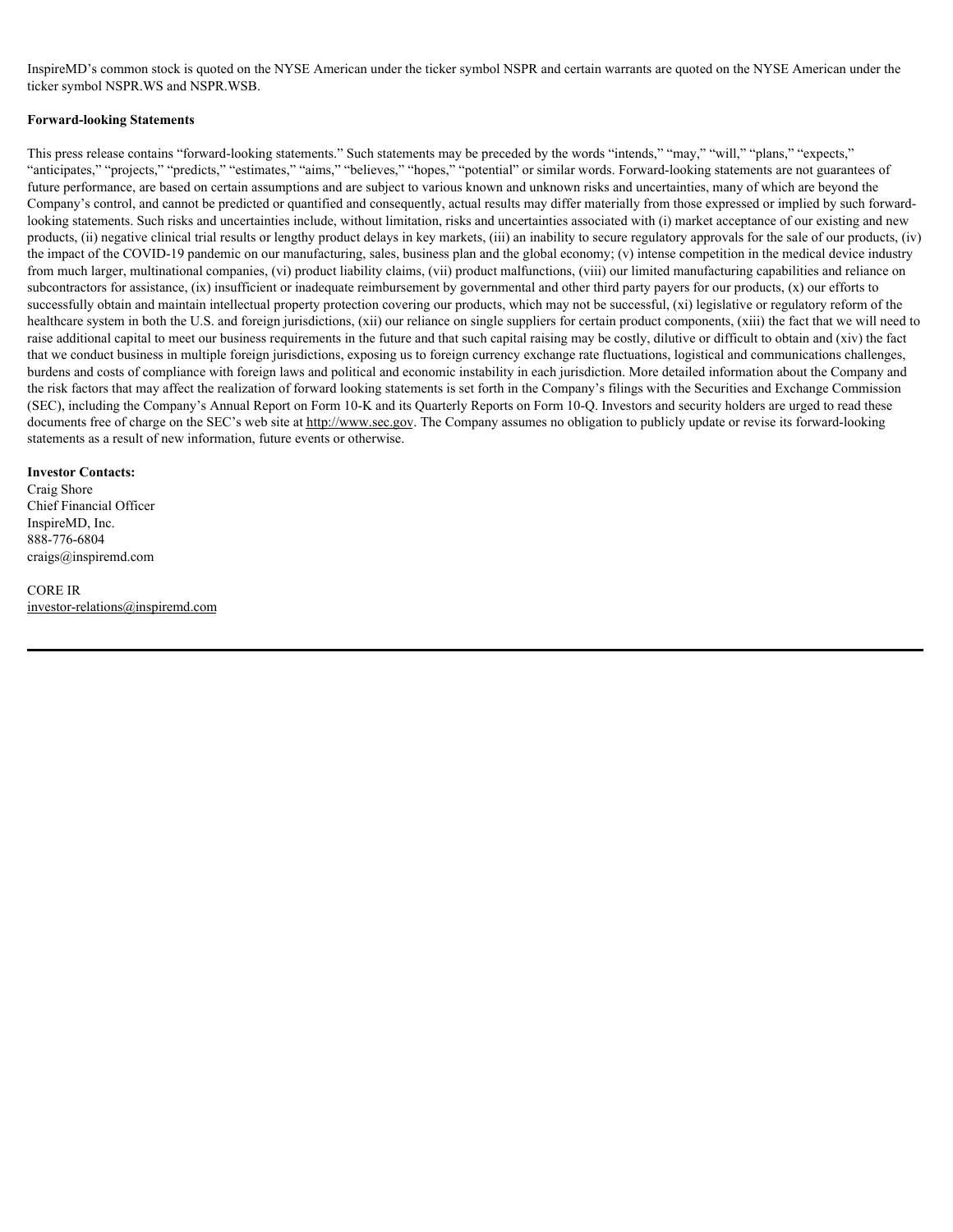#### **CONSOLIDATED STATEMENTS OF OPERATIONS (1)**

(U.S. dollars in thousands, except per share data)

|                                                                                                               |               | Three months ended |               |           | Nine months ended |               |              |           |  |  |
|---------------------------------------------------------------------------------------------------------------|---------------|--------------------|---------------|-----------|-------------------|---------------|--------------|-----------|--|--|
|                                                                                                               | September 30, |                    |               |           |                   | September 30, |              |           |  |  |
|                                                                                                               | 2020          |                    | 2019          |           | 2020              |               | 2019         |           |  |  |
| <b>Revenues</b>                                                                                               | $\mathbb{S}$  | 980                | <sup>\$</sup> | 939       | $\mathbb{S}$      | 2,327         | $\mathbb{S}$ | 2,708     |  |  |
| Cost of revenues                                                                                              |               | 682                |               | 811       |                   | 1,854         |              | 2,211     |  |  |
| <b>Gross Profit</b>                                                                                           |               | 298                |               | 128       |                   | 473           |              | 497       |  |  |
| Operating Expenses:                                                                                           |               |                    |               |           |                   |               |              |           |  |  |
| Research and development                                                                                      |               | 546                |               | 442       |                   | 1,513         |              | 2,432     |  |  |
| Selling and marketing                                                                                         |               | 485                |               | 537       |                   | 1,486         |              | 1,791     |  |  |
| General and administrative                                                                                    |               | 1,462              |               | 1,146     |                   | 4,136         |              | 3,584     |  |  |
| Total operating expenses                                                                                      |               | 2,493              |               | 2,125     |                   | 7,135         |              | 7,807     |  |  |
| Loss from operations                                                                                          |               | (2,195)            |               | (1,997)   |                   | (6,662)       |              | (7,310)   |  |  |
| Financial expenses                                                                                            |               | (38)               |               | (73)      |                   | (29)          |              | (173)     |  |  |
| <b>Net Loss</b>                                                                                               |               | (2,233)            |               | (2,070)   |                   | (6,691)       |              | (7, 483)  |  |  |
| Net loss per share - basic and diluted                                                                        |               | (0.06)             | -8            | (1.26)    | <sup>\$</sup>     | (0.38)        |              | (5.79)    |  |  |
| Weighted average number of shares of common stock used in<br>computing net loss per share - basic and diluted |               | 34,884,285         |               | 1,648,302 |                   | 17,460,184    |              | 1,293,321 |  |  |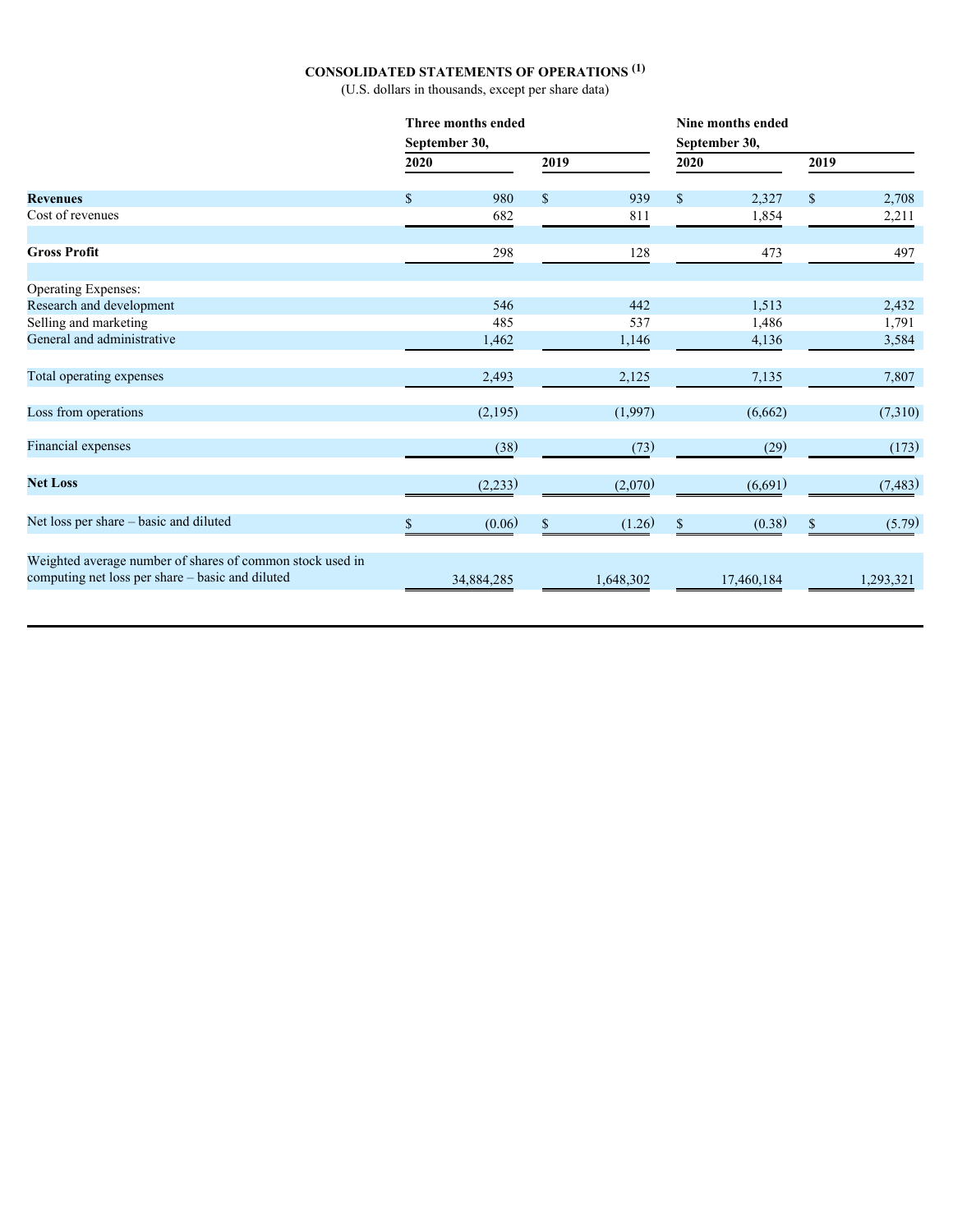## **CONSOLIDATED BALANCE SHEETS (2)**

(U.S. dollars in thousands)

|                                                     | September 30,<br>2020 |        | December 31,<br>2019 |       |
|-----------------------------------------------------|-----------------------|--------|----------------------|-------|
| <b>ASSETS</b>                                       |                       |        |                      |       |
| <b>Current Assets:</b>                              |                       |        |                      |       |
| Cash and cash equivalents                           | \$                    | 10,882 | \$                   | 5,514 |
| Accounts receivable:                                |                       |        |                      |       |
| Trade, net                                          |                       | 565    |                      | 823   |
| Other                                               |                       | 332    |                      | 150   |
| Prepaid expenses                                    |                       | 169    |                      | 87    |
| Inventory                                           |                       | 1,388  |                      | 1,236 |
|                                                     |                       |        |                      |       |
| <b>Total current assets</b>                         |                       | 13,336 |                      | 7,810 |
|                                                     |                       |        |                      |       |
| Non-current assets:                                 |                       |        |                      |       |
| Property, plant and equipment, net                  |                       | 415    |                      | 547   |
| Operating lease right of use assets                 |                       | 1,215  |                      | 937   |
| Funds in respect of employee rights upon retirement |                       | 643    |                      | 586   |
|                                                     |                       |        |                      |       |
| <b>Total non-current assets</b>                     |                       | 2,273  |                      | 2,070 |
|                                                     |                       |        |                      |       |
| <b>Total assets</b>                                 |                       | 15,609 |                      | 9,880 |
|                                                     |                       |        |                      |       |